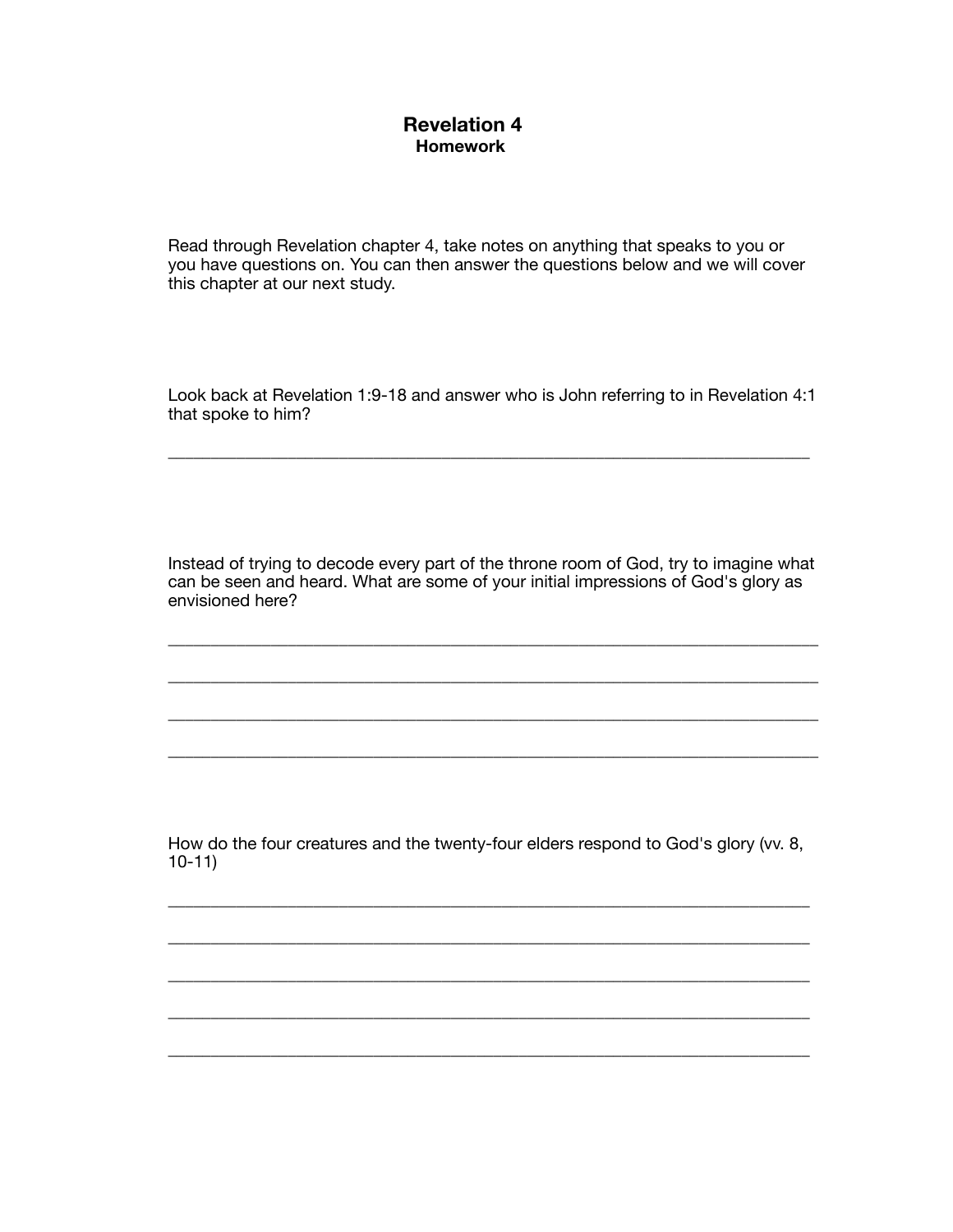We closed out the letters to the seven churches and now are taken into the throne room of heaven with the apostle John. From all that we saw the believers going through within the seven churches and what we are facing today, what should have getting a glimpse of God's throne room done for those believers and what should it do for us today?

\_\_\_\_\_\_\_\_\_\_\_\_\_\_\_\_\_\_\_\_\_\_\_\_\_\_\_\_\_\_\_\_\_\_\_\_\_\_\_\_\_\_\_\_\_\_\_\_\_\_\_\_\_\_\_\_\_\_\_\_\_\_\_\_\_\_\_\_\_\_\_\_\_\_\_\_

\_\_\_\_\_\_\_\_\_\_\_\_\_\_\_\_\_\_\_\_\_\_\_\_\_\_\_\_\_\_\_\_\_\_\_\_\_\_\_\_\_\_\_\_\_\_\_\_\_\_\_\_\_\_\_\_\_\_\_\_\_\_\_\_\_\_\_\_\_\_\_\_\_\_\_\_

\_\_\_\_\_\_\_\_\_\_\_\_\_\_\_\_\_\_\_\_\_\_\_\_\_\_\_\_\_\_\_\_\_\_\_\_\_\_\_\_\_\_\_\_\_\_\_\_\_\_\_\_\_\_\_\_\_\_\_\_\_\_\_\_\_\_\_\_\_\_\_\_\_\_\_\_

\_\_\_\_\_\_\_\_\_\_\_\_\_\_\_\_\_\_\_\_\_\_\_\_\_\_\_\_\_\_\_\_\_\_\_\_\_\_\_\_\_\_\_\_\_\_\_\_\_\_\_\_\_\_\_\_\_\_\_\_\_\_\_\_\_\_\_\_\_\_\_\_\_\_\_\_

\_\_\_\_\_\_\_\_\_\_\_\_\_\_\_\_\_\_\_\_\_\_\_\_\_\_\_\_\_\_\_\_\_\_\_\_\_\_\_\_\_\_\_\_\_\_\_\_\_\_\_\_\_\_\_\_\_\_\_\_\_\_\_\_\_\_\_\_\_\_\_\_\_\_\_\_

We not only in heaven will bring God glory, but we can bring Him glory here and now. What are ways that God is and can be glorified through your life?

\_\_\_\_\_\_\_\_\_\_\_\_\_\_\_\_\_\_\_\_\_\_\_\_\_\_\_\_\_\_\_\_\_\_\_\_\_\_\_\_\_\_\_\_\_\_\_\_\_\_\_\_\_\_\_\_\_\_\_\_\_\_\_\_\_\_\_\_\_\_\_\_\_\_\_\_\_

\_\_\_\_\_\_\_\_\_\_\_\_\_\_\_\_\_\_\_\_\_\_\_\_\_\_\_\_\_\_\_\_\_\_\_\_\_\_\_\_\_\_\_\_\_\_\_\_\_\_\_\_\_\_\_\_\_\_\_\_\_\_\_\_\_\_\_\_\_\_\_\_\_\_\_\_\_

\_\_\_\_\_\_\_\_\_\_\_\_\_\_\_\_\_\_\_\_\_\_\_\_\_\_\_\_\_\_\_\_\_\_\_\_\_\_\_\_\_\_\_\_\_\_\_\_\_\_\_\_\_\_\_\_\_\_\_\_\_\_\_\_\_\_\_\_\_\_\_\_\_\_\_\_\_

\_\_\_\_\_\_\_\_\_\_\_\_\_\_\_\_\_\_\_\_\_\_\_\_\_\_\_\_\_\_\_\_\_\_\_\_\_\_\_\_\_\_\_\_\_\_\_\_\_\_\_\_\_\_\_\_\_\_\_\_\_\_\_\_\_\_\_\_\_\_\_\_\_\_\_\_\_

\_\_\_\_\_\_\_\_\_\_\_\_\_\_\_\_\_\_\_\_\_\_\_\_\_\_\_\_\_\_\_\_\_\_\_\_\_\_\_\_\_\_\_\_\_\_\_\_\_\_\_\_\_\_\_\_\_\_\_\_\_\_\_\_\_\_\_\_\_\_\_\_\_\_\_\_\_

Use a concordance or on-line Bible search and list at list three scripture references that speak of our lives being used to bring God glory:

\_\_\_\_\_\_\_\_\_\_\_\_\_\_\_\_\_\_ \_\_\_\_\_\_\_\_\_\_\_\_\_\_\_\_\_ \_\_\_\_\_\_\_\_\_\_\_\_\_\_\_

\_\_\_\_\_\_\_\_\_\_\_\_\_\_\_\_\_\_\_\_\_\_\_\_\_\_\_\_\_\_\_\_\_\_\_\_\_\_\_\_\_\_\_\_\_\_\_\_\_\_\_\_\_\_\_\_\_\_\_\_\_\_\_\_\_\_\_\_\_\_\_\_\_\_\_\_\_

\_\_\_\_\_\_\_\_\_\_\_\_\_\_\_\_\_\_\_\_\_\_\_\_\_\_\_\_\_\_\_\_\_\_\_\_\_\_\_\_\_\_\_\_\_\_\_\_\_\_\_\_\_\_\_\_\_\_\_\_\_\_\_\_\_\_\_\_\_\_\_\_\_\_\_\_\_

\_\_\_\_\_\_\_\_\_\_\_\_\_\_\_\_\_\_\_\_\_\_\_\_\_\_\_\_\_\_\_\_\_\_\_\_\_\_\_\_\_\_\_\_\_\_\_\_\_\_\_\_\_\_\_\_\_\_\_\_\_\_\_\_\_\_\_\_\_\_\_\_\_\_\_\_\_

In Revelation 4:11 what is the reason why they tell God He is worthy?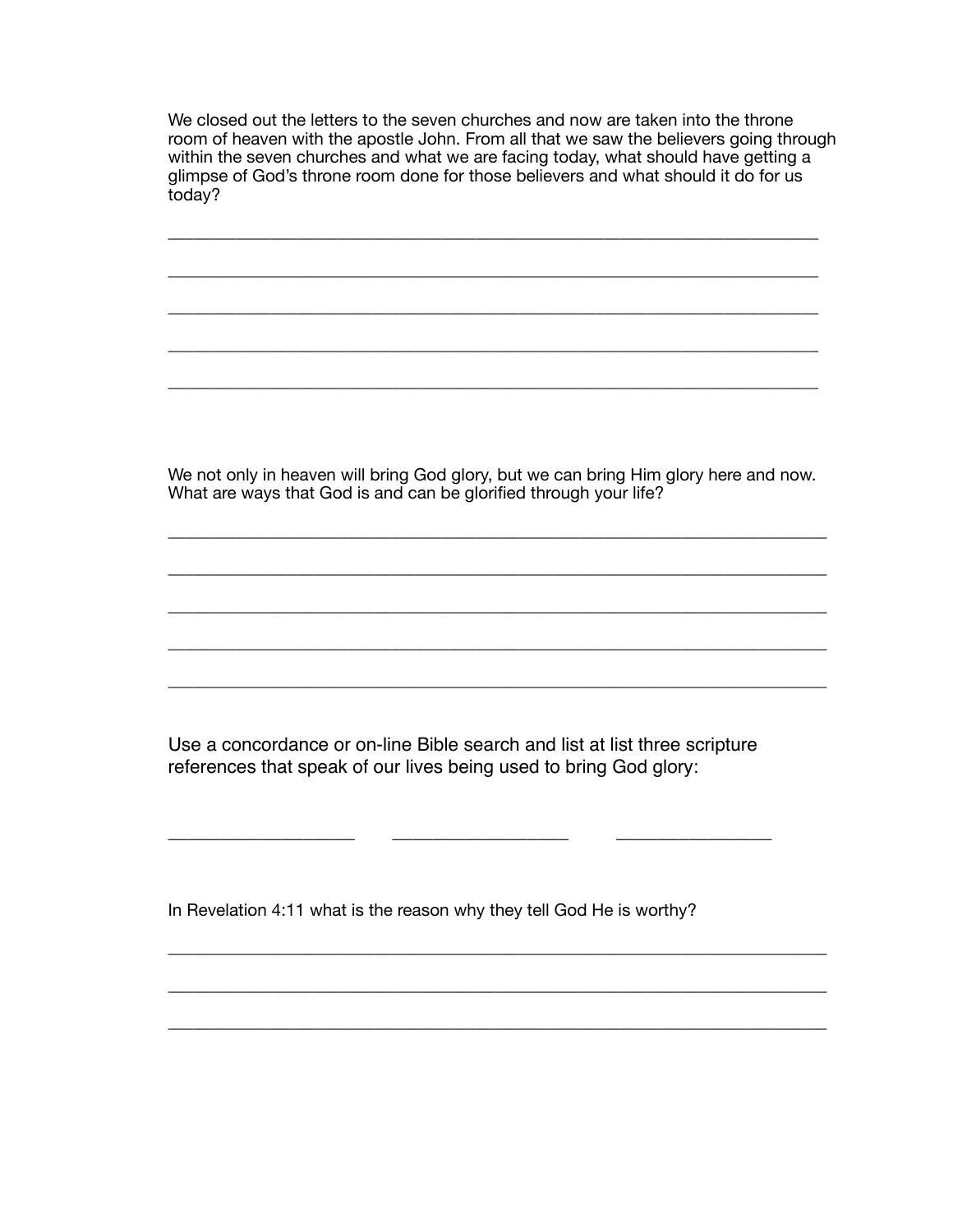Take some time to reflect and list in your own words why God is worthy:

What are some other unworthy objects of worship in our culture?

Worship ultimately can be the way we live out our lives, but we know that a big part of worship is singing praises to God, like we see here in Revelation 4. Where would you say you are currently at with worshiping God through song & praise, do you feel comfortable worshiping and covet times where we can sing & praise our creator and savior? If not, list some reasons that might be holding you back